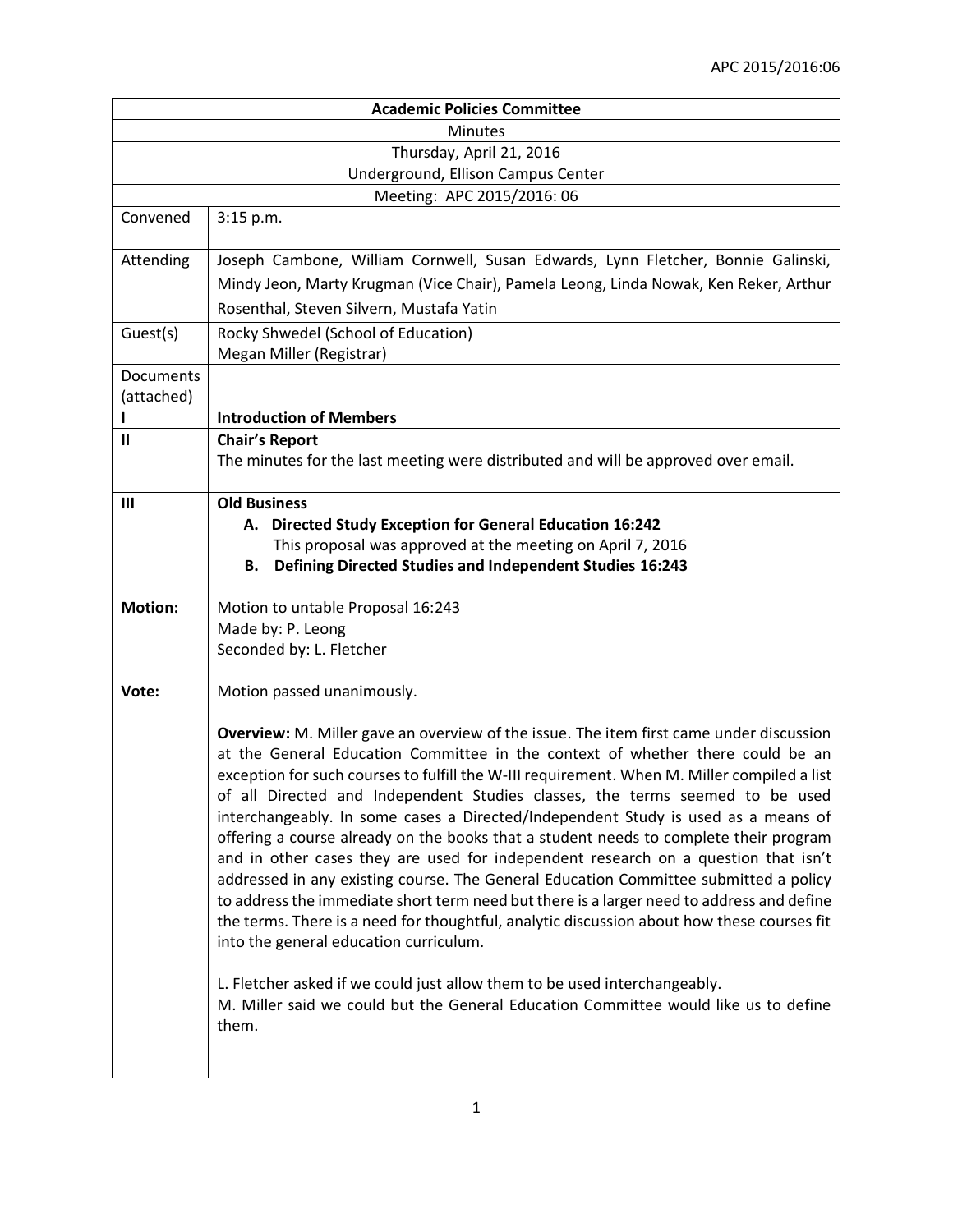|               | The immediate question regarding whether directed/independent studies courses could                                                                                                                                                                                                                                                                                                          |
|---------------|----------------------------------------------------------------------------------------------------------------------------------------------------------------------------------------------------------------------------------------------------------------------------------------------------------------------------------------------------------------------------------------------|
|               | fulfill the W-III requirement was addressed at the April 7, 2016 meeting.                                                                                                                                                                                                                                                                                                                    |
|               | Vice Chair Krugman said that there isn't any urgency as we passed the exception.                                                                                                                                                                                                                                                                                                             |
|               | W. Cornwell asked if it would be possible to find out the rationale for the distinction<br>between Directed Study and Independent Study.                                                                                                                                                                                                                                                     |
|               | Vice Chair Krugman suggested that we get clarification on the original restriction before                                                                                                                                                                                                                                                                                                    |
|               | we act on the proposal. He asked W. Cornwell to write down his concerns and these can                                                                                                                                                                                                                                                                                                        |
|               | be sent to All-University (AUC), the Curriculum Committee, and the General Education                                                                                                                                                                                                                                                                                                         |
|               | Committee for clarification on the original restriction.                                                                                                                                                                                                                                                                                                                                     |
| <b>Motion</b> | Motion to table the proposal until we get feedback<br>Made by: P. Leong                                                                                                                                                                                                                                                                                                                      |
|               | Seconded by L. Fletcher                                                                                                                                                                                                                                                                                                                                                                      |
|               | The motion passed unanimously.                                                                                                                                                                                                                                                                                                                                                               |
| <b>Vote</b>   |                                                                                                                                                                                                                                                                                                                                                                                              |
|               | C. Revision to Foreign Language Policy                                                                                                                                                                                                                                                                                                                                                       |
|               | Motion to approve Proposal 16:244                                                                                                                                                                                                                                                                                                                                                            |
| <b>Motion</b> | Made by L. Fletcher                                                                                                                                                                                                                                                                                                                                                                          |
|               | Seconded by: P. Leong                                                                                                                                                                                                                                                                                                                                                                        |
|               | Discussion: As there was no one from the World Languages and Cultures Department to<br>give background on the proposal, Vice Chair Krugman read the current policy and the<br>proposed change. The foreign language requirement is proficiency at the intermediate<br>level. This proposed policy would expand the allowed courses from 300/400 level to any<br>200 level courses above 202. |
|               |                                                                                                                                                                                                                                                                                                                                                                                              |
| <b>Vote</b>   | The motion passed unanimously.                                                                                                                                                                                                                                                                                                                                                               |
|               | D. Revision to CLEP Examination Requirement in Spanish                                                                                                                                                                                                                                                                                                                                       |
|               | Motion to approve Proposal 16:245                                                                                                                                                                                                                                                                                                                                                            |
| <b>Motion</b> | Made by: Joe Cambone                                                                                                                                                                                                                                                                                                                                                                         |
|               | Seconded by: L. Fletcher                                                                                                                                                                                                                                                                                                                                                                     |
|               | Vic Chair Krugman read the proposed policy. There was no discussion.                                                                                                                                                                                                                                                                                                                         |
| Vote          | The motion passed unanimously.                                                                                                                                                                                                                                                                                                                                                               |
|               | E. Revision to Foreign Language Substitution (Proposal 16:246)                                                                                                                                                                                                                                                                                                                               |
|               | Vice Chair Krugman read the exisiting and proposed policy.<br>J. Cambone noted that the language doesn't include a documented disability.                                                                                                                                                                                                                                                    |
|               |                                                                                                                                                                                                                                                                                                                                                                                              |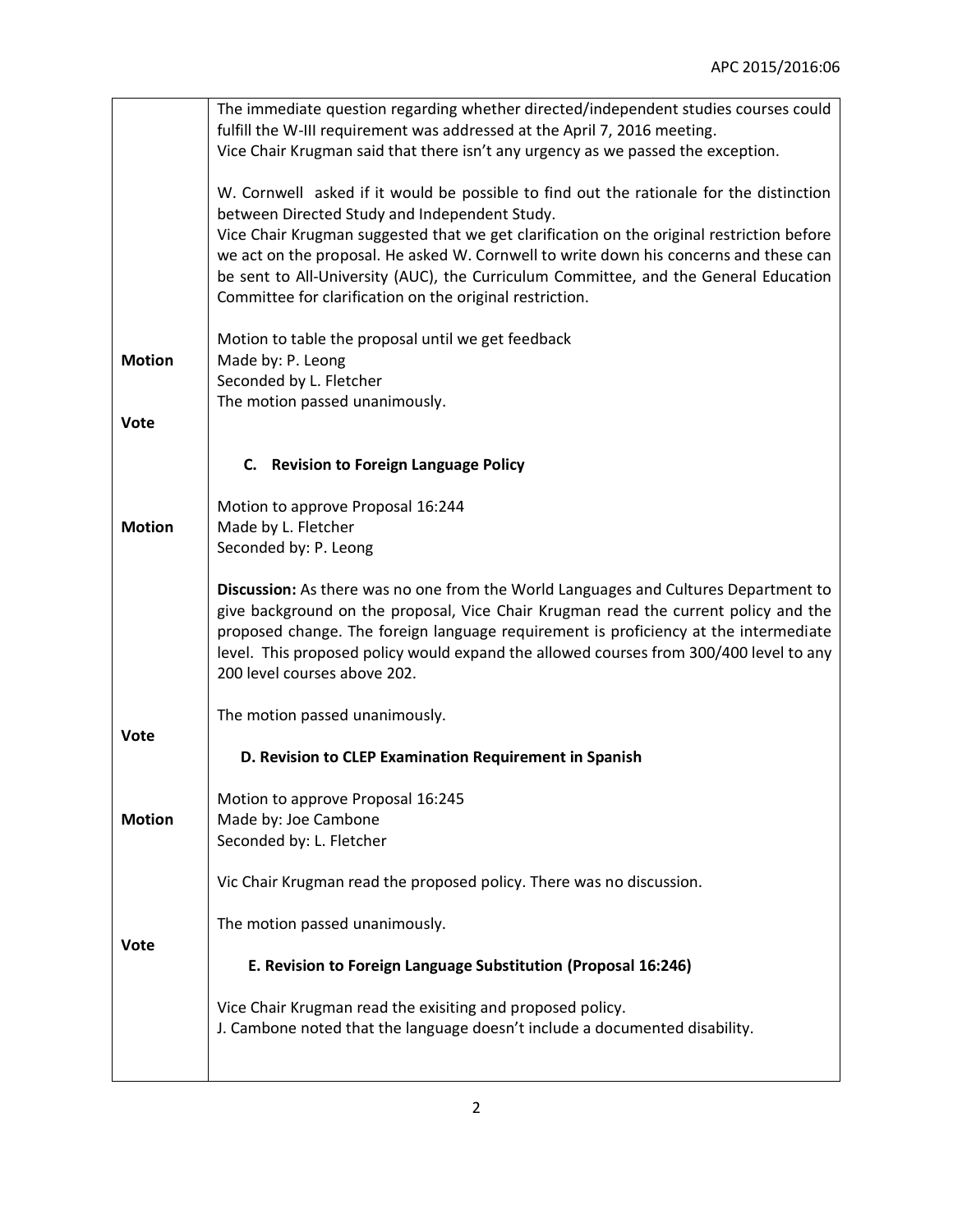|               | M. Miller said that while registering a disability with Disability Services is standard, it is |
|---------------|------------------------------------------------------------------------------------------------|
|               | also a possibility for a student that is not documented with a disability to have a faculty    |
|               | member document failure in foreign language ability.                                           |
|               | J. Cambone said that puts the University in a precarious position legally.                     |
|               | M. Miller said that Disability Services has been concerned about this issue.                   |
|               | J. Cambone said that Disability Services needs to be sure it follows case law. Those           |
|               | proposing this revision should work with Disability Services to make sure it is in             |
|               | accordance with their policies.                                                                |
|               | W. Cornwell noted that there is already a policy in place that allows for substitution         |
|               | without Disability Services involvement.                                                       |
|               | J. Cambone said that the full policy needs to be looked at.                                    |
|               | L. Nowak said that this policy could expose other departments to grievances, etc.              |
|               | W. Cornwell suggested that we table the proposal so that a representative from WLC can         |
|               | be here as we have concerns whether it fits into the university's policies. J. Cambone         |
|               | suggested that we invite Disability Services also.                                             |
|               |                                                                                                |
| <b>Motion</b> |                                                                                                |
|               | Motion to table.                                                                               |
|               | Made by: W. Cornwell                                                                           |
|               | Seconded by: P. Leong                                                                          |
| <b>Vote</b>   |                                                                                                |
|               | The motion passed unanimously.                                                                 |
|               |                                                                                                |
|               | F. Investigate the Difference Between a BA and a BS at SSU (per AUC)                           |
|               | G. Review Policy of the Requirement of a Foreign Language and the BA                           |
|               |                                                                                                |
|               | Vice Chair Krugman said that this issue came up two years ago. There are no accreditation      |
|               | issues.                                                                                        |
|               | M. Miller said there is a question of why we do this. All BAs have a minor and foreign         |
|               | language requirement. While some minors and/or a foreign languages are vital for a             |
|               | department, it doesn't necessarily make sense for all. Could we make BAs more flexible?        |
|               | M. Miller and S. Edwards went over the history of these requirements at other                  |
|               | universities in general and at Salem State in particular.                                      |
|               | M. Miller said that one concern was that some departments have both a BA and a BS.             |
|               | There is also a larger question for the university: do we know what we are saying when         |
|               | we say BA vs. BS?                                                                              |
|               | Vice Chair Krugman will contact AUC to clarify what they want from APC.                        |
|               |                                                                                                |
|               | H. Institutional Animal Care and Use Committee (IACUC) Composition                             |
|               | There has been a lot of interest in Proposal 16:240 regarding the IACUC Committee              |
|               | Composition. Members of the affected departments as well as IACUC members and the              |
|               | proposers wanted more time to react to the proposal.                                           |
|               | Rocky Schwedel formally requested that the document he wrote about the proposal be             |
|               | formally distributed.                                                                          |
|               | All documents will distributed to committee members.                                           |
| <b>Motion</b> |                                                                                                |
|               |                                                                                                |